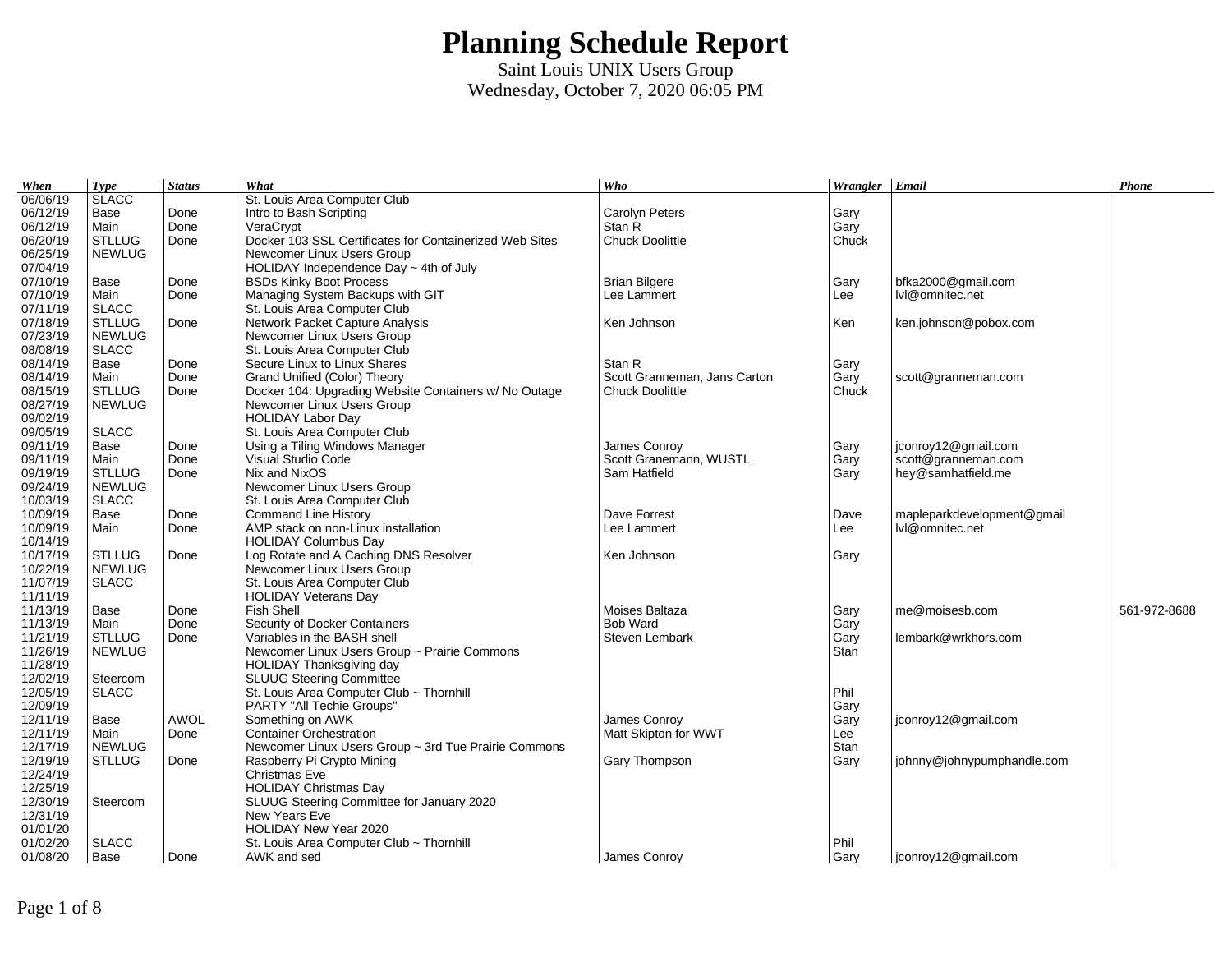| When                 | <b>Type</b>   | <b>Status</b> | What                                                                                 | Who                            | Wrangler Email |                             | Phone        |
|----------------------|---------------|---------------|--------------------------------------------------------------------------------------|--------------------------------|----------------|-----------------------------|--------------|
| 01/08/20             | Main          | Done          | Cloud Concepts for Unix Gurus                                                        | Joe Epplin                     | R. Seibel      | epplinj@objectcomputing.com |              |
| 01/16/20             | <b>STLLUG</b> | Done          | CEPH File System                                                                     | Michael Carrington of SuSE     | Gary           | mcarrington@suse.com        |              |
| 01/20/20             |               |               | <b>HOLIDAY MLK Day</b>                                                               |                                |                |                             |              |
| 01/28/20             | <b>NEWLUG</b> |               | Newcomer Linux Users Group ~ Prairie Commons                                         |                                | Stan           |                             |              |
| 02/03/20             | Steercom      |               | <b>SLUUG Steering Committee</b>                                                      |                                |                |                             |              |
| 02/06/20             | <b>SLACC</b>  |               | St. Louis Area Computer Club ~ Rock Road                                             |                                | Phil           |                             |              |
| 02/12/20             |               |               | <b>SLUUG Annual Meeting and Elections</b>                                            |                                |                |                             |              |
| 02/12/20             | Base          | Done          | File permissions                                                                     | Stan R                         |                |                             |              |
| 02/12/20             | Main          | Done          | AWS VPS Amazon Virtual Private Cloud                                                 | Steven Lembark                 | Gary           | lembark@wrkhors.com         |              |
| 02/17/20             |               |               | <b>HOLIDAY Presidents Day</b>                                                        |                                |                |                             |              |
| 02/20/20             | <b>STLLUG</b> | Done          | ANTI-SPAM with Sender Policy Framework                                               | Dave Forrest                   | Gary           | mapleparkdevelopment@gmail. |              |
| 02/25/20             | <b>NEWLUG</b> |               | Newcomer Linux Users Group ~ Rock Road                                               |                                | Stan           |                             |              |
| 03/02/20             | Steercom      |               | SLUUG Steering Committee and Count Ballots                                           |                                |                |                             |              |
| 03/11/20             | Base          | Done          | <b>NMAP Scripts</b>                                                                  | Tony Zafiropoulos SysEngr CISA | Gary           |                             |              |
| 03/11/20             | Main          | Done          | Amateur Radio and Open Source Software                                               | Kyle Krieg                     | Lee            | aa0z@slsrc.org              |              |
| 03/12/20             | <b>SLACC</b>  |               | St. Louis Area Computer Club ~ 2nd Thu Thornhill                                     |                                | Phil           |                             |              |
| 03/19/20             | <b>STLLUG</b> | Done          | Hardware: FPGAs, ASICs, CPUs                                                         | <b>Brice Meyer</b>             | Gary           | bmeyer@sei.cmu.edu          |              |
| 03/24/20             | <b>NEWLUG</b> | Cancelled     | Newcomer Linux Users Group ~ Thornhill                                               |                                | Stan           |                             |              |
| 03/30/20             | Steercom      |               | SLUUG Steering Committee forApril                                                    |                                |                |                             |              |
| 04/02/20             | <b>SLACC</b>  |               | St. Louis Area Computer Club ~ ONLINE                                                |                                | Phil           |                             |              |
| 04/04/20             |               |               | Library Reservations ~ Indefinet Delay                                               | Stan & Phil?                   |                |                             |              |
| 04/08/20             | Base          | Done          | Working ONLINE ~ A Familiarity Period                                                | Stan R                         | Gary           | stanr@sluug.org             | 314-298-1183 |
| 04/08/20             | Main          | Done          | Django                                                                               | <b>Tyler Rudie</b>             | Gary           | rudiet@gmail.com            | 636-734-8977 |
| 04/16/20             | <b>STLLUG</b> | Done          | Linux at the Open Network Laboratory WUSTL                                           | Dr. Parwatkar of WUSTL         | Ken J.         |                             |              |
| 04/28/20             | <b>NEWLUG</b> |               | Newcomer Linux Users Group ~ ONLINE                                                  |                                | Stan           |                             |              |
| 05/04/20             | Steercom      |               | SLUUG Steering Committee ~ ONLINE                                                    |                                |                |                             |              |
| 05/07/20             | <b>SLACC</b>  |               | St. Louis Area Computer Club ~ ONLINE                                                |                                | Phil           |                             |              |
| 05/13/20             | Base          | <b>AWOL</b>   | Magic Mirrors and Smoke                                                              | Stan Reichardt                 |                |                             |              |
| 05/13/20             | Main          | Done          | Websites with Let's Encrypt Certs                                                    | Lee Lammert                    |                |                             |              |
| 05/21/20             | <b>STLLUG</b> | Done          | <b>Bash Interpolation</b>                                                            | Steven Lembark                 | Gary           | lembark@wrkhors.com         |              |
| 05/25/20             |               |               | <b>HOLIDAY Memorial Day</b>                                                          |                                |                |                             |              |
| 05/26/20             | <b>NEWLUG</b> |               | Newcomer Linux Users Group ~ ONLINE                                                  |                                | Stan           |                             |              |
| 06/01/20             | Steercom      |               | SLUUG Steering Committee ~ ONLINE                                                    |                                |                |                             |              |
| 06/04/20             | <b>SLACC</b>  |               | St. Louis Area Computer Club ~ ONLINE                                                |                                | Phil           |                             |              |
| 06/10/20             | Base          | Done          | Activating Linux on a Chromebook                                                     | Don Ellis                      | Gary           |                             |              |
| 06/10/20             | Main          | Done          | <b>DNS Wars</b>                                                                      | David Forrest                  | Gary           | mapleparkdevelopment@gmail. |              |
| 06/18/20             | <b>STLLUG</b> | Done          | Ethereum/VeChain Supply Chain                                                        | Brendan Laiben                 | R. Seibel      | laibenb@objectcomputing.com |              |
| 06/23/20             | <b>NEWLUG</b> |               | Newcomer Linux Users Group ~ ONLINE                                                  |                                | Stan           |                             |              |
| 06/29/20             | Steercom      |               | SLUUG Steering Committee for July ~ ONLINE                                           |                                |                |                             |              |
| 07/02/20             | <b>SLACC</b>  |               | St. Louis Area Computer Club ~ ONLINE                                                |                                |                |                             |              |
| 07/04/20             |               |               | HOLIDAY Independence Day $\sim$ 4th of July                                          |                                |                |                             |              |
| 07/08/20             | Base          | Done          | A Gentle Intoduction to Markdown                                                     | Ed Howland                     |                | ed.howland@gmail.com        |              |
| 07/08/20             | Main          | Done          | A Gentle Intoductiion to Docker                                                      | <b>Robert Citek</b>            | gary           | Robert.Citek@gmail.com      |              |
| 07/16/20             | <b>STLLUG</b> | Done          | Using UNIX CLI tools written in Rust                                                 | Michael Madden                 | gary           | michael madden@fastmail.com |              |
| 07/28/20             | <b>NEWLUG</b> |               | Newcomer Linux Users Group ~ ONLINE                                                  |                                | gary           |                             |              |
| 08/03/20             | Steercom      |               | SLUUG Steering Committee ~ ONLINE                                                    |                                |                |                             |              |
| 08/06/20             | <b>SLACC</b>  |               | St. Louis Area Computer Club ~ ONLINE                                                |                                |                |                             |              |
|                      |               | Done          |                                                                                      | Dave Forrest                   |                |                             |              |
| 08/12/20<br>08/12/20 | Base<br>Main  | Done          | Using dnsmasg to handle DHCP and name resolution<br>Voting Technologies and Security | Scott Granneman, WUSTL         | Gary<br>Gary   |                             |              |
| 08/20/20             | <b>STLLUG</b> | Done          | Using Open Tools to Sell your Art                                                    |                                |                | scott@granneman.com         |              |
| 08/25/20             | <b>NEWLUG</b> |               | Newcomer Linux Users Group ~ ONLINE                                                  | <b>Bryce Meyer</b>             | Gary           | bmeyer@sei.cmu.edu          |              |
|                      |               |               |                                                                                      |                                |                |                             |              |
| 08/31/20             | Steercom      |               | SLUUG Steering Committee for September ~ ONLINE                                      |                                |                |                             |              |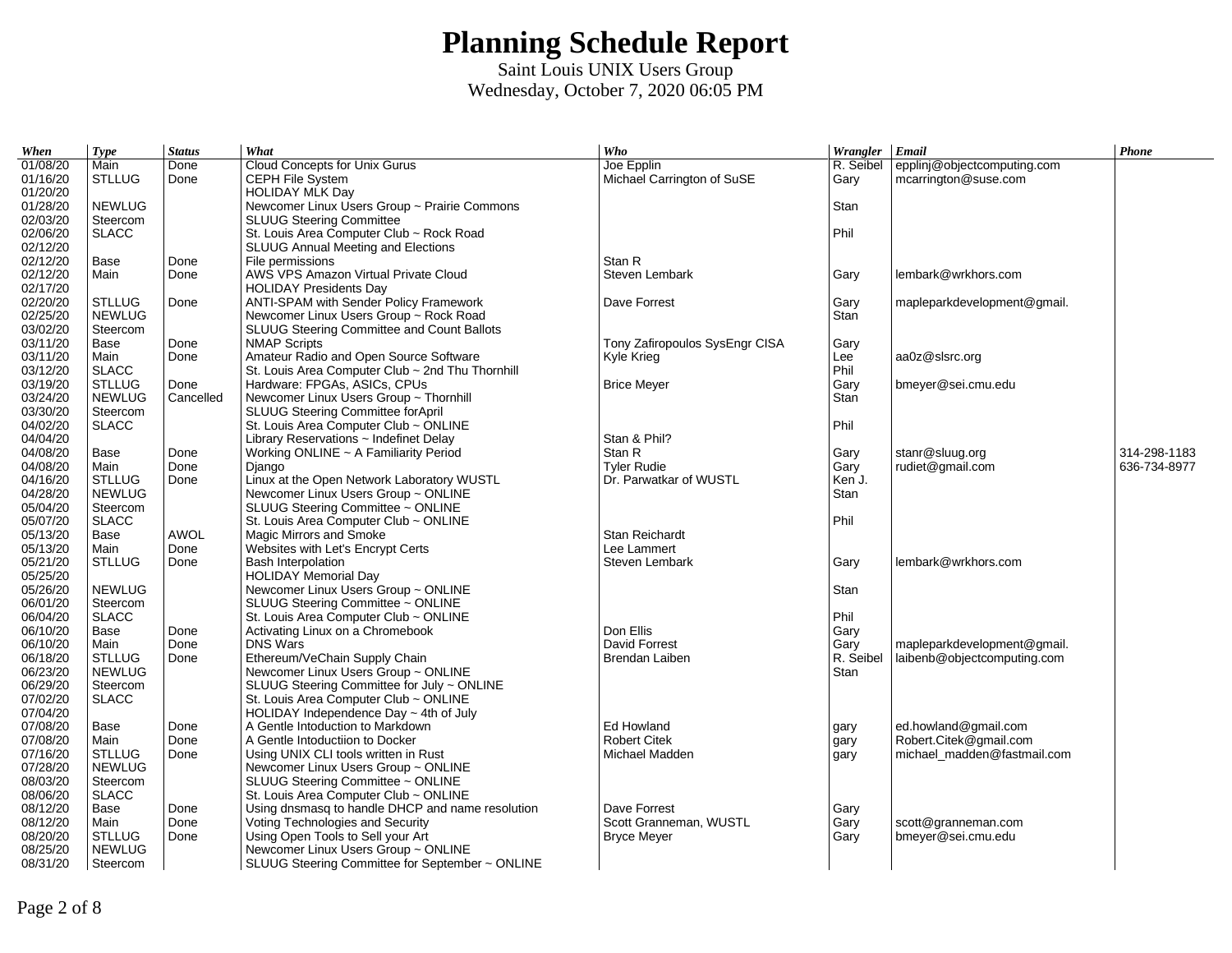| When     | <b>Type</b>   | <b>Status</b> | What                                               | Who                                   | Wrangler Email |                        | Phone        |
|----------|---------------|---------------|----------------------------------------------------|---------------------------------------|----------------|------------------------|--------------|
| 09/03/20 | <b>SLACC</b>  |               | St. Louis Area Computer Club ~ ONLINE              |                                       |                |                        |              |
| 09/09/20 | Base          | Done          | Apple Phone iOS 14 Details                         | Scott Granneman                       | Gary           | scott@granneman.com    |              |
| 09/09/20 | Main          | Not Done      |                                                    |                                       |                |                        |              |
| 09/17/20 | <b>STLLUG</b> | Done          | CephFS and Uyuni Project                           | Michael Carrington and Patrick Swartz | Gary           | mcarrington@suse.com   |              |
| 09/22/20 | <b>NEWLUG</b> |               | Newcomer Linux Users Group ~ ONLINE                |                                       |                |                        |              |
| 10/01/20 | <b>SLACC</b>  |               | St. Louis Area Computer Club ~ ONLINE              |                                       |                |                        |              |
| 10/03/20 |               |               | Library Reservations NOT Available                 | Stan & Phil?                          |                |                        |              |
| 10/05/20 | Steercom      |               | SLUUG Steering Committee ~ ONLINE                  |                                       |                |                        |              |
| 10/14/20 | Base          | Confirmed     | Use SimpleScreenRecorder                           | Stan R                                |                |                        |              |
| 10/14/20 | Main          | Confirmed     | The World of Browsers                              | Scott Granneman                       | Gary           | scott@granneman.com    |              |
| 10/22/20 | <b>STLLUG</b> | Available     |                                                    |                                       |                |                        |              |
| 10/22/20 | <b>STLLUG</b> | Idea          | IBM and Red Hat                                    | George Switzer                        | Gary           | gswitzer@us.ibm.com    | 309-264-8569 |
| 10/22/20 | <b>STLLUG</b> | Idea          | Microsoft's Windows Subsystem for Linux (WSL2)     | Ahjay, Glenn, Brian W. Caldwell       | Garv           |                        |              |
| 10/22/20 | <b>STLLUG</b> | Idea          | Oracle Linux                                       |                                       | Gary           |                        |              |
| 10/22/20 | <b>TBD</b>    | Idea          | Ansible/Puppet on Cloud Containers                 | Frank M. Syler                        | Gary           | me@franksiler.com      |              |
| 10/22/20 | <b>TBD</b>    | Idea          | OpenWrt ~ Secure Your Router with Linux            | https://openwrt.org/                  |                |                        |              |
| 10/22/20 | <b>TBD</b>    | Idea          | Overview of Functional Programming                 |                                       |                |                        |              |
| 10/22/20 | <b>TBD</b>    | Idea          | PXE boot using pfsense and freenas                 | <b>Wendell Barber</b>                 | Gary           | pure102@hotmail.com    |              |
| 10/22/20 | <b>TBD</b>    | Idea          | Raspberry Pi 4 Installation                        | <b>Brian Bilgere</b>                  | Gary           | bfka2000@gmail.com     |              |
| 10/22/20 | <b>TBD</b>    | Idea          | Ripgrep and FZF (should this be 2 seprate?)        | Tom Hrausicky                         | Gary           | tchrabusicky@gmail.com |              |
| 10/22/20 | <b>TBD</b>    | Idea          | serverless on Cloud Containers                     | Frank M. Syler                        | Gary           | me@franksiler.com      |              |
| 10/22/20 | <b>TBD</b>    | Idea          | Smoking Docker (58 slides)                         | Steven Lembark                        | Gary           | lembark@wrkhors.com    |              |
| 10/22/20 | <b>TBD</b>    | Idea          | SUSE on Raspberry Pi                               | Joe Bohnenstiehl                      | Gary           | jbohnens@gmail.com     |              |
| 10/22/20 | <b>TBD</b>    | Idea          | terraform on Cloud Containers                      | Frank M. Syler                        | Gary           | me@franksiler.com      |              |
| 10/22/20 | <b>TBD</b>    | Idea          | Yubikey ~ Multi Factor Authentication Device       | 2                                     |                |                        |              |
| 10/27/20 | <b>NEWLUG</b> |               | Newcomer Linux Users Group ~ ONLINE                |                                       |                |                        |              |
| 11/02/20 | Steercom      |               | SLUUG Steering Committee ~ ONLINE                  |                                       |                |                        |              |
| 11/05/20 | <b>SLACC</b>  |               | St. Louis Area Computer Club ~ ONLINE              |                                       |                |                        |              |
| 11/11/20 |               |               | <b>HOLIDAY Vetrans Day</b>                         |                                       |                |                        |              |
| 11/11/20 | Base          | Confirmed     | Using make utility                                 | Ed Howland                            | stan           | ed.howland@gmail.com   | 616-430-4039 |
| 11/11/20 | Main          | Available     |                                                    |                                       |                |                        |              |
| 11/11/20 | Main          | Confirming    | openVAS upgrade (No earlier than Oct)              | Tony Zafiropoulos SysEngr CISA        | Gary           | tonyz@CTiTEK.com       | 314-504-3974 |
| 11/11/20 | Main          | Idea          | Apple interfaces and accessories for audio & video | Don Ellis                             | Garv           |                        |              |
| 11/11/20 | Main          | Idea          | <b>Block Chain Concepts (WITHOUT ANY BITCOIN)</b>  | Prof.Feng Hou, Maryville              | R. Seible      | fhou@maryville.edu     |              |
| 11/11/20 | Main          | Idea          | Collect all logins                                 | Joe Bohnenstiehl                      | Gary           | jbohnens@gmail.com     |              |
| 11/11/20 | Main          | Idea          | Computing for the Visually Impared                 | Ed Howland                            | Gary           | ed.howland@gmail.com   | 616-430-4039 |
| 11/11/20 | Main          | Idea          | How Bad is Cryptocurrency                          | Steven Lembark                        | Gary           | lembark@wrkhors.com    |              |
| 11/11/20 | Main          | Idea          | Ins and outs of Firewalld                          | Lee Lammert                           | Lee            |                        |              |
| 11/11/20 | Main          | Idea          | Redhat OpenShift Container Platform                | https://OpenShift.com                 |                |                        |              |
| 11/11/20 | Main          | Idea          | Tsunami Vulnerability Scanner                      | Security Now! #775 - 07-14-20         |                |                        |              |
| 11/11/20 | Main          | Idea          | Using git for distributed version control of files | <b>Robert Citek</b>                   | gary           | Robert.Citek@gmail.com |              |
| 11/11/20 | Main          | Idea          | Using High End Graphic Cards                       | <b>Brice Meyer</b>                    | Gary           | bmeyer@sei.cmu.edu     |              |
| 11/11/20 | Main          | Idea          | ZoneMinder (January 2020 was latest release)       | <b>Andrew Bauer</b>                   | Gary           |                        |              |
| 11/19/20 | <b>STLLUG</b> | Available     |                                                    |                                       |                |                        |              |
| 11/19/20 | <b>STLLUG</b> | Confirming    | Linux and MS Windows 10 ??? WSL2 ???               | Ken Johnson                           | Gary           |                        |              |
| 11/24/20 | <b>NEWLUG</b> |               | Newcomer Linux Users Group ~ ONLINE                |                                       |                |                        |              |
| 11/26/20 |               |               | <b>HOLIDAY Thanksgiving Day</b>                    |                                       |                |                        |              |
| 11/30/20 | Steercom      |               | SLUUG Steering Committee for December ~ ONLINE     |                                       |                |                        |              |
| 12/03/20 | <b>SLACC</b>  |               | St. Louis Area Computer Club ~ ONLINE              |                                       |                |                        |              |
| 12/09/20 | Base          | Available     |                                                    |                                       |                |                        |              |
| 12/09/20 | Base          | Idea          | Advantages and disadvantages of Linux              | https://meterpreter.org/              |                |                        |              |
| 12/09/20 | Base          | Idea          | AWK and sed                                        |                                       |                |                        |              |
|          |               |               |                                                    | James Conroy BASE 2020-01-08          |                |                        |              |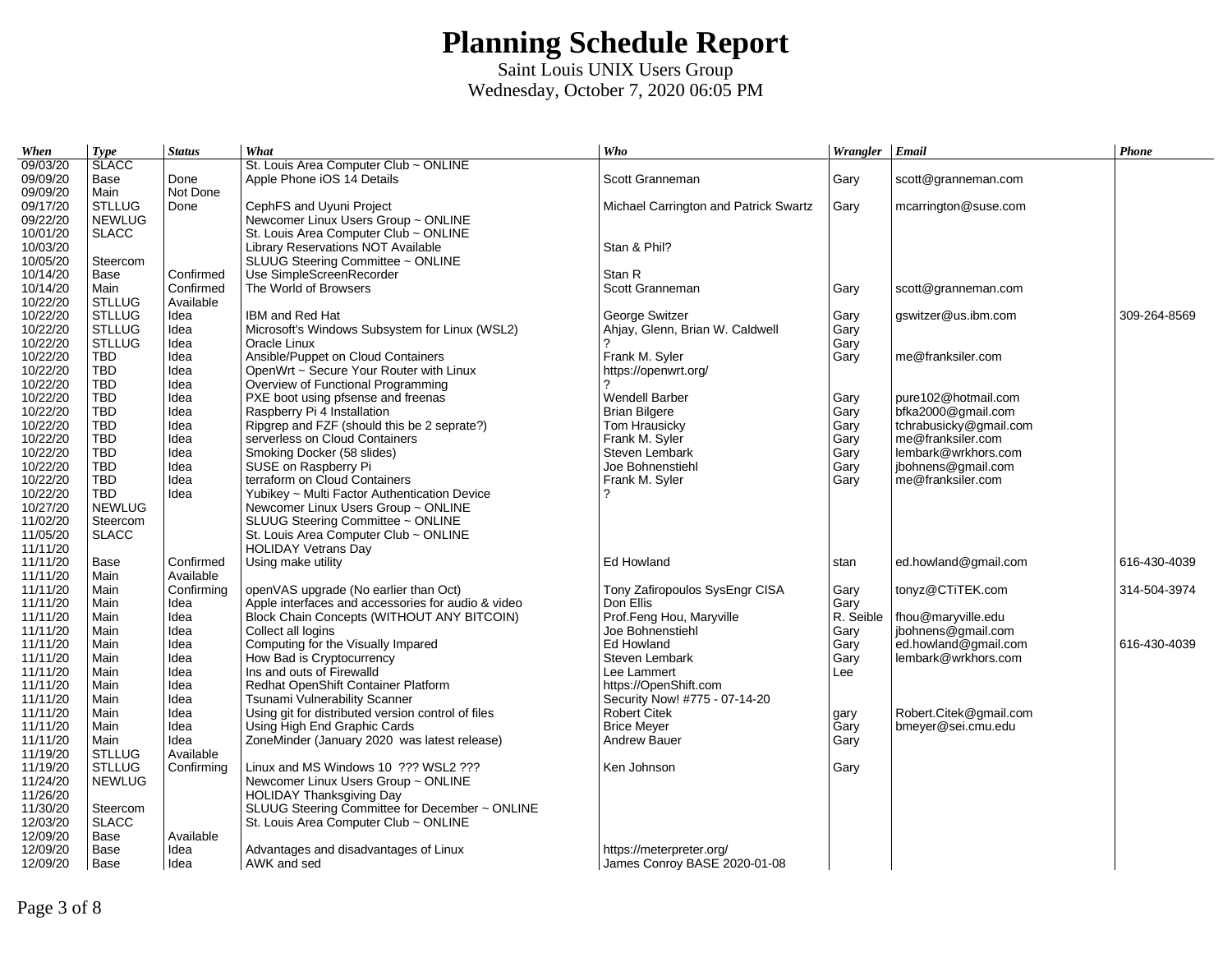| When     | <b>Type</b> | <b>Status</b> | What                                                    | Who                           | Wrangler   Email | <b>Phone</b> |
|----------|-------------|---------------|---------------------------------------------------------|-------------------------------|------------------|--------------|
| 12/09/20 | Base        | Idea          | Boot process                                            | っ                             |                  |              |
| 12/09/20 | Base        | Idea          | Chkconfig, init.d, etc.                                 | 2                             |                  |              |
| 12/09/20 | Base        | Idea          | Chrome / Chromium-browser                               | っ                             |                  |              |
| 12/09/20 | Base        | Idea          | Dia (drawing software)                                  | stanr BASE 2013-01-09         |                  |              |
| 12/09/20 | Base        | Idea          | Division of OSS projects                                |                               |                  |              |
| 12/09/20 | Base        | Idea          | DNS installation, setup, and configure                  |                               |                  |              |
| 12/09/20 | Base        | Idea          | <b>DNS Using Different Servers</b>                      | っ                             |                  |              |
| 12/09/20 | Base        | Idea          | FILESYSTEMS(5) (see man fs)                             |                               |                  |              |
| 12/09/20 | Base        | Idea          | Finding Linux files and file contents                   | https://meterpreter.org/      |                  |              |
| 12/09/20 | Base        | Idea          | How to configure SSH in Linux                           | https://meterpreter.org/      |                  |              |
| 12/09/20 | Base        | Idea          | How to enable Remote Access MySOL                       | https://meterpreter.org/      |                  |              |
| 12/09/20 | Base        | Idea          | How to set up a UFW firewall                            | https://meterpreter.org/      |                  |              |
| 12/09/20 | Base        | Idea          | Installing OS-signing keys in UEFI                      |                               |                  |              |
| 12/09/20 | Base        | Idea          | install OpenVPN Server in Linux                         | https://meterpreter.org/      |                  |              |
| 12/09/20 | Base        | Idea          | $IRC$ ~ internet Relay Chat                             |                               |                  |              |
| 12/09/20 | Base        | Idea          | Kallithea (source code repository hosting)              |                               |                  |              |
| 12/09/20 | Base        | Idea          | LibreOffice Draw                                        |                               |                  |              |
| 12/09/20 | Base        | Idea          | Linux Log Analysis                                      | https://meterpreter.org/      |                  |              |
| 12/09/20 | Base        | Idea          | Linux terminal shortcuts                                | https://meterpreter.org/      |                  |              |
| 12/09/20 | Base        | Idea          | MS Windows regedit - edit Windows registry from Linux   |                               |                  |              |
| 12/09/20 | Base        | Idea          | mutt email client                                       | Jeff Muse MAIN 2013-01-09     |                  |              |
| 12/09/20 | Base        | Idea          | nginx (web server, reverse proxy, etc.)                 |                               |                  |              |
| 12/09/20 | Base        | Idea          | OpenSSL (CSRs, certificates, s_client)                  |                               |                  |              |
| 12/09/20 | Base        | Idea          | Physical Security                                       |                               |                  |              |
| 12/09/20 | Base        | Idea          | Regular expressions                                     |                               |                  |              |
| 12/09/20 | Base        | Idea          | Remote access to Linux, Windows, macOS                  |                               |                  |              |
| 12/09/20 | Base        | Idea          | Secure Enhanced Linux (SELinux)?                        | https://meterpreter.org/      |                  |              |
| 12/09/20 | Base        | Idea          | Standard In/Out/Error, Redirection, and Pipes           |                               |                  |              |
| 12/09/20 | Base        | Idea          | Survey audio processing software                        |                               |                  |              |
| 12/09/20 | Base        | Idea          | Survey video processing software                        |                               |                  |              |
| 12/09/20 | Base        | Idea          | Top 10 most useful Linux commands                       | https://meterpreter.org/      |                  |              |
| 12/09/20 | Base        | Idea          | Use cat command (can combine files)                     | https://meterpreter.org/      |                  |              |
| 12/09/20 | Base        | Idea          | Use cp, mv, rm, and touch commands $\sim$ manage files  | https://meterpreter.org/      |                  |              |
| 12/09/20 | Base        | Idea          | Use cut and paste commands                              |                               |                  |              |
| 12/09/20 | Base        | Idea          | Use df to report file systrem disk space usage          | https://meterpreter.org/      |                  |              |
| 12/09/20 | Base        | Idea          | Use dig command to query DNS records                    | https://meterpreter.org/      |                  |              |
| 12/09/20 | Base        | Idea          | Use Fail2ban to secure SSH service                      | Ken Johnson STLLUG 2016-12-15 |                  |              |
| 12/09/20 | Base        | Idea          | Use gitso to support others (remotely)                  |                               |                  |              |
| 12/09/20 | Base        | Idea          | Use grep to search for pattern in files                 | https://meterpreter.org/      |                  |              |
| 12/09/20 | Base        | Idea          | Use iperf command to diagnose network speed             | https://meterpreter.org/      |                  |              |
| 12/09/20 | Base        | Idea          | Use locate command                                      | https://meterpreter.org/      |                  |              |
| 12/09/20 | Base        | Idea          | Use mkdir and rmdir command ~ manage directories        | https://meterpreter.org/      |                  |              |
| 12/09/20 | Base        | Idea          | Use mount command and /etc/fstab file                   |                               |                  |              |
| 12/09/20 | Base        | Idea          | Use mtr command to diagnose network problems            | https://meterpreter.org/      |                  |              |
| 12/09/20 | Base        | Idea          | Use netstat to view all open ports on Linux             | https://meterpreter.org/      |                  |              |
| 12/09/20 | Base        | Idea          | Use PGP/GPG in Email                                    |                               |                  |              |
| 12/09/20 | Base        | Idea          | Use ps, bg, fg, kill, killall, top, htop with processes | https://meterpreter.org/      |                  |              |
| 12/09/20 | Base        | Idea          | Use rsync and grsync ~ local/remote file copy           |                               |                  |              |
| 12/09/20 | Base        | Idea          | Use scp and sftp commands to transfer data              | https://meterpreter.org/      |                  |              |
| 12/09/20 | Base        | Idea          | Use script and scriptreplay                             |                               |                  |              |
| 12/09/20 | Base        | Idea          | Use sort and unig commands                              | https://meterpreter.org/      |                  |              |
| 12/09/20 | Base        | Idea          | Use split and cat to divide and combine files           | https://meterpreter.org/      |                  |              |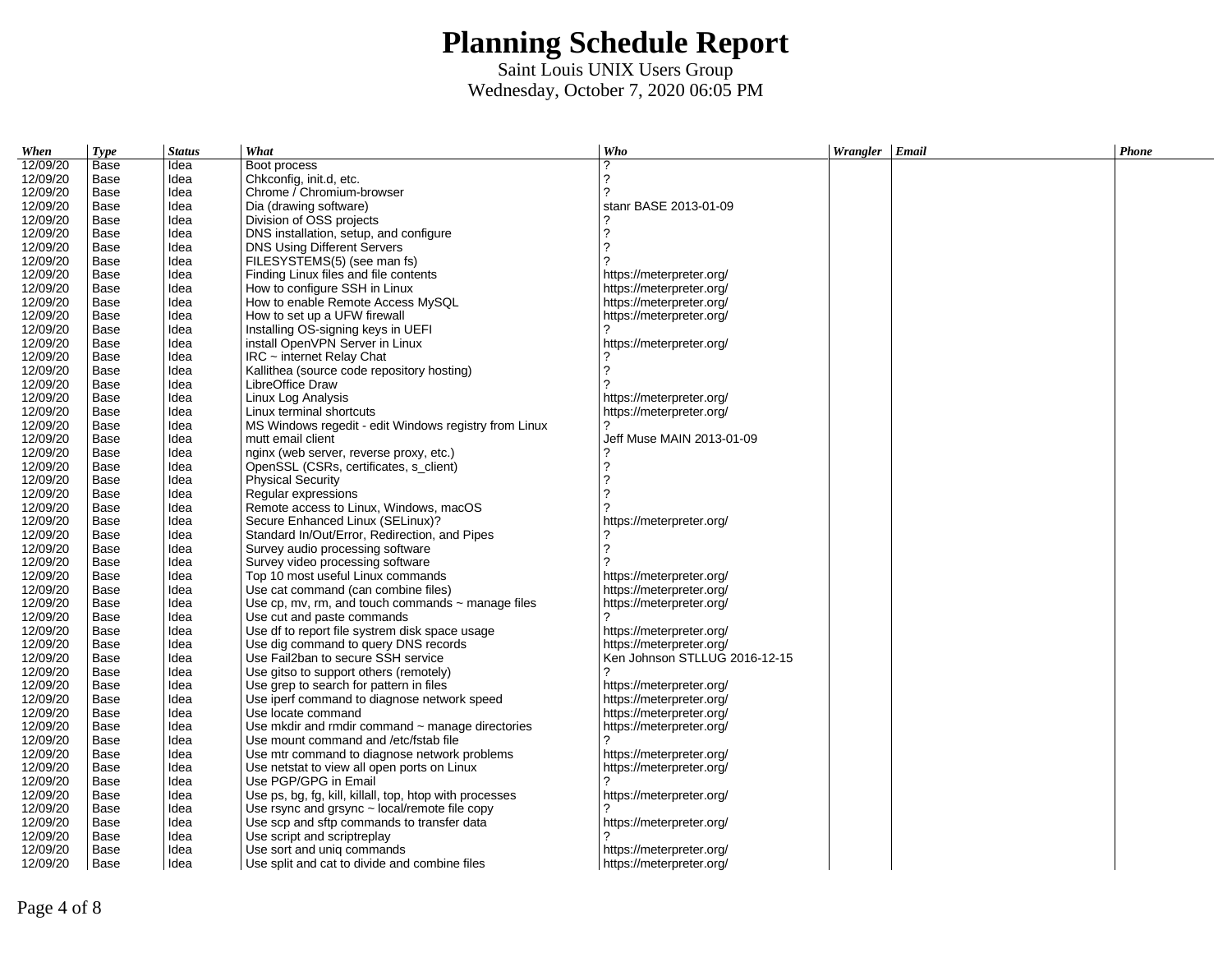| When     | <b>Type</b>   | <b>Status</b> | What                                                        | Who                      | Wrangler Email | Phone |
|----------|---------------|---------------|-------------------------------------------------------------|--------------------------|----------------|-------|
| 12/09/20 | Base          | Idea          | Use ss to view network status                               | https://meterpreter.org/ |                |       |
| 12/09/20 | Base          | Idea          | Use sync command (finish writes to USB thumbdrives)         | 2                        |                |       |
| 12/09/20 | Base          | Idea          | Use tar and gzip commands $\sim$ archive and compress files | https://meterpreter.org/ |                |       |
| 12/09/20 | Base          | Idea          | Use touch command                                           | https://meterpreter.org/ |                |       |
| 12/09/20 | Base          | Idea          | Use vi/vim editor                                           | https://meterpreter.org/ |                |       |
| 12/09/20 | Base          | Idea          | <b>WHOIS</b>                                                | 2                        |                |       |
| 12/09/20 | Main          | Available     |                                                             |                          |                |       |
| 12/15/20 | <b>NEWLUG</b> |               | Newcomer Linux Users Group $\sim$ 3rd Tuesday $\sim$ ONLINE |                          |                |       |
| 12/17/20 | STLLUG        | Available     |                                                             |                          |                |       |
| 12/24/20 |               |               | Christmas Eve                                               |                          |                |       |
| 12/25/20 |               |               | <b>HOLDIAY Christmas Day</b>                                |                          |                |       |
| 12/31/20 |               |               | New Year Eve                                                |                          |                |       |
| 01/01/21 |               |               | HOLIDAY New Year 2021                                       |                          |                |       |
| 01/04/21 | Steercom      |               | SLUUG Steering Committee ~ ONLINE                           |                          |                |       |
| 01/07/21 | <b>SLACC</b>  |               | St. Louis Area Computer Club ~ ONLINE                       |                          |                |       |
| 01/13/21 | Base          | Available     |                                                             |                          |                |       |
| 01/13/21 | Main          | Available     |                                                             |                          |                |       |
| 01/21/21 | <b>STLLUG</b> | Available     |                                                             |                          |                |       |
|          |               |               |                                                             |                          |                |       |
| 01/26/21 | <b>NEWLUG</b> |               | Newcomer Linux Users Group ~ ONLINE                         |                          |                |       |
| 02/01/21 | Steercom      |               | SLUUG Steering Committee ~ ONLINE                           |                          |                |       |
| 02/04/21 | <b>SLACC</b>  |               | St. Louis Area Computer Club ~ ONLINE                       |                          |                |       |
| 02/10/21 |               |               | SLUUG Annual Meeting and Elections                          |                          |                |       |
| 02/10/21 | Base          | Available     |                                                             |                          |                |       |
| 02/10/21 | Main          | Available     |                                                             |                          |                |       |
| 02/18/21 | <b>STLLUG</b> | Available     |                                                             |                          |                |       |
| 02/23/21 | NEWLUG        |               | Newcomer Linux Users Group ~ ONLINE                         |                          |                |       |
| 03/01/21 | Steercom      |               | SLUUG Steering Committee ~ ONLINE                           |                          |                |       |
| 03/04/21 | <b>SLACC</b>  |               | St. Louis Area Computer Club ~ ONLINE                       |                          |                |       |
| 03/10/21 | Base          | Available     |                                                             |                          |                |       |
| 03/10/21 | Main          | Available     |                                                             |                          |                |       |
| 03/18/21 | <b>STLLUG</b> | Available     |                                                             |                          |                |       |
| 03/23/21 | <b>NEWLUG</b> |               | Newcomer Linux Users Group ~ ONLINE                         |                          |                |       |
| 03/29/21 | Steercom      |               | SLUUG Steering Committee ~ ONLINE for April                 |                          |                |       |
| 04/01/21 | <b>SLACC</b>  |               | St. Louis Area Computer Club ~ ONLINE                       |                          |                |       |
| 04/14/21 | Base          | Available     |                                                             |                          |                |       |
| 04/14/21 | Main          | Available     |                                                             |                          |                |       |
| 04/22/21 | <b>STLLUG</b> | Available     | 4th Thursday                                                |                          |                |       |
| 04/27/21 | <b>NEWLUG</b> |               | Newcomer Linux Users Group ~ ONLINE                         |                          |                |       |
| 05/03/21 | Steercom      |               |                                                             |                          |                |       |
| 05/06/21 | <b>SLACC</b>  |               |                                                             |                          |                |       |
| 05/12/21 | Base          | Available     |                                                             |                          |                |       |
| 05/12/21 | Main          | Available     |                                                             |                          |                |       |
| 05/20/21 | <b>STLLUG</b> | Available     |                                                             |                          |                |       |
| 05/31/21 | Steercom      |               | for June                                                    |                          |                |       |
| 06/03/21 | <b>SLACC</b>  |               |                                                             |                          |                |       |
| 06/09/21 | Base          | Available     |                                                             |                          |                |       |
| 06/09/21 | Main          | Available     |                                                             |                          |                |       |
| 06/17/21 | <b>STLLUG</b> | Available     |                                                             |                          |                |       |
| 06/22/21 | NEWLUG        |               |                                                             |                          |                |       |
| 07/01/21 | <b>SLACC</b>  |               |                                                             |                          |                |       |
| 07/04/21 |               |               | HOLIDAY Independence Day $\sim$ 4th of July                 |                          |                |       |
| 07/05/21 | Steercom      |               |                                                             |                          |                |       |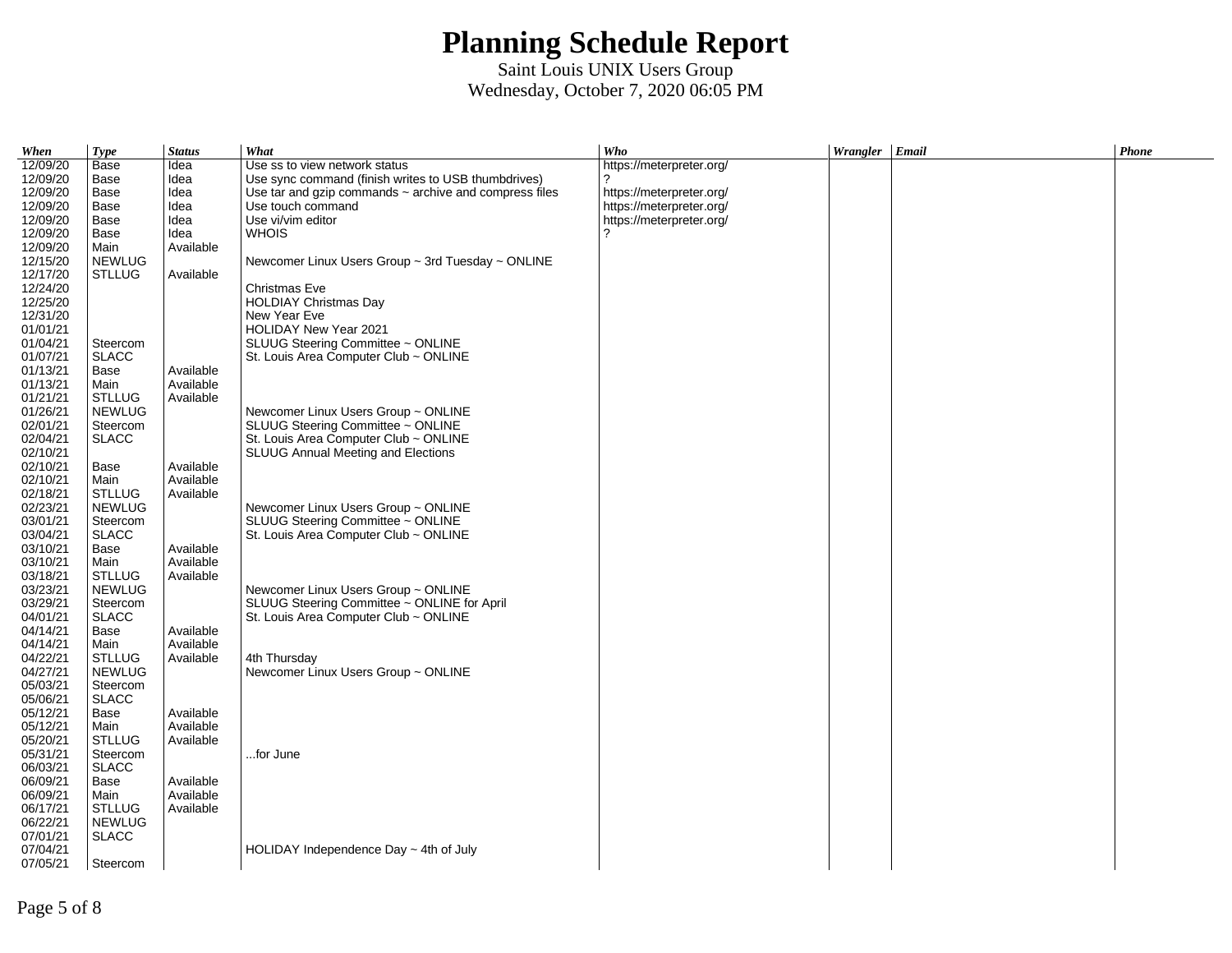| When                 | <b>Type</b>              | <b>Status</b> | What                                               | Who                                        | Wrangler Email |                     | <b>Phone</b> |
|----------------------|--------------------------|---------------|----------------------------------------------------|--------------------------------------------|----------------|---------------------|--------------|
| 07/14/21             | Base                     | Available     |                                                    |                                            |                |                     |              |
| 07/14/21             | Main                     | Available     |                                                    |                                            |                |                     |              |
| 07/22/21             | <b>STLLUG</b>            | Available     | 4th Thursday                                       |                                            |                |                     |              |
| 07/27/21             | <b>NEWLUG</b>            |               |                                                    |                                            |                |                     |              |
| 08/02/21             | Steercom                 |               |                                                    |                                            |                |                     |              |
| 01/18/38             |                          |               | Year 2038 Problem Eve (Y2038 or Y2k38 or Unix Y2K) |                                            |                |                     |              |
| 01/18/38             | a                        |               |                                                    |                                            |                |                     |              |
| 01/18/38             | Base                     | Idea          | SLUUG Calendar on Thunderbird Calendar             | Stan R                                     |                |                     |              |
| 01/18/38             | Base                     | Not Ready     | Using Data Form in Calc                            | Stan R                                     | Gary           | stanr@sluug.org     | 314-298-1183 |
| 01/18/38             | Base                     | Secondary     | Keyboard Karaoke                                   | 2                                          |                |                     |              |
| 01/18/38             | Base                     | Tutorial      | Learning Linux by Exploring                        | Stan R                                     |                |                     |              |
| 01/18/38             | Base                     | Withdrawn     | SplashTop (Commercial Site)                        | 2                                          |                |                     |              |
| 01/18/38             | Base                     | Withdrawn     | Using UUCP in this Century                         | <b>Terry Linhardt</b>                      | Gary           | tlinhardt@gmail.com |              |
| 01/18/38             | Main                     | Impossible    | Research utilization of Linux at SLU               | Erik Kaufman                               | Gary           |                     |              |
| 01/18/38             | <b>STLLUG</b>            | Idea          | The Year of Linux on the Desktop                   | Linus Tovalds                              | R.M.S.         |                     |              |
| 01/18/38             | <b>STLLUG</b>            | Impossible    | Belenix Linux (Discontinued)                       | Jeff Logullo                               |                |                     |              |
| 01/18/38             | <b>STLLUG</b>            | Withdrawn     | Everything I Know About SAMBA                      | Stan R                                     | Stan R         | stanr@sluug.org     | 314-298-1183 |
| 01/18/38             | <b>TBD</b>               | Idea          | 3D Printing                                        | 2                                          |                |                     |              |
| 01/18/38             | TBD                      | Idea          | AIX current release, features, future              | Someone from IBM corporate?                |                |                     |              |
| 01/18/38             | <b>TBD</b>               | Idea          | Ansible (more in-depth, hands-on)                  |                                            |                |                     |              |
| 01/18/38             | <b>TBD</b>               | Idea          | Apple current release, features, future            | $\overline{\phantom{a}}$                   |                |                     |              |
| 01/18/38             | TBD                      | Idea          | <b>Bitcoin</b>                                     | $\overline{2}$                             |                |                     |              |
| 01/18/38             | <b>TBD</b>               | Idea          | Build and Manage Desktop Applications              | 2                                          | Lee            |                     |              |
| 01/18/38             | TBD                      | Idea          | CoffeeScript, HAML, and SASS                       | Craig Buchek                               |                |                     |              |
| 01/18/38             | <b>TBD</b>               | Idea          | coreboot                                           |                                            |                |                     |              |
| 01/18/38             | <b>TBD</b>               | Idea          | <b>CPUs</b>                                        | $\overline{\phantom{0}}$                   |                |                     |              |
| 01/18/38             | TBD                      | Idea          | Current tools for web development                  | $\overline{\phantom{0}}$                   |                |                     |              |
| 01/18/38             | <b>TBD</b>               | Idea          | Desktop Distro roundup                             | $\overline{?}$                             |                |                     |              |
| 01/18/38             | <b>TBD</b>               | Idea          | Desktop Environment roundup                        | $\frac{2}{3}$                              |                |                     |              |
| 01/18/38             | <b>TBD</b>               | Idea          | Developing for (web, native) iPhone                |                                            |                |                     |              |
| 01/18/38             | <b>TBD</b>               | Idea          | Diversity in Tech                                  | 2                                          |                |                     |              |
| 01/18/38             | TBD                      | Idea          | Emacs                                              | Deech?                                     |                |                     |              |
| 01/18/38             | TBD                      | Idea          | Fedora Design Suite                                | $\overline{?}$                             |                |                     |              |
| 01/18/38             | <b>TBD</b>               | Idea          | Fedora Security Lab                                | 2                                          |                |                     |              |
| 01/18/38             | <b>TBD</b>               | Idea          | <b>Flying Boxes</b>                                | Kyle Cordes                                |                |                     |              |
| 01/18/38             | <b>TBD</b>               | Idea          | Gaming on Linux with Steam                         | $\overline{?}$                             |                |                     |              |
| 01/18/38             | TBD                      | Idea          | Geo-separation of data centers                     | $\ddot{\phantom{0}}$                       |                |                     |              |
| 01/18/38             | TBD                      | Idea          | Gnome 3 (getting past the hate)                    | $\overline{?}$<br>$\overline{\phantom{a}}$ |                |                     |              |
| 01/18/38             | TBD                      | Idea          | GPU processing                                     | 2                                          |                |                     |              |
| 01/18/38             | <b>TBD</b>               | Idea          | <b>GUI builders</b>                                | $\overline{\phantom{a}}$                   |                |                     |              |
| 01/18/38             | <b>TBD</b>               | Idea          | Homebrew on Linux, macOS and Win10                 | $\overline{2}$                             | Don E.         | don.ellis@gmail.com |              |
| 01/18/38             | <b>TBD</b>               | Idea          | Hostirian/Primary.NET Data Center                  | 2                                          |                |                     |              |
| 01/18/38             | <b>TBD</b>               | Idea          | HP-UX current release, features, future            |                                            |                |                     |              |
| 01/18/38             | TBD                      | Idea          | <b>HTML</b><br><b>HTTP</b>                         | Craig Buchek                               |                |                     |              |
| 01/18/38             | TBD                      | Idea          |                                                    | Craig Buchek                               |                |                     |              |
| 01/18/38             | <b>TBD</b><br><b>TBD</b> | Idea          | IBM Virtualization Demonstration                   | Sammie Allum<br>Yi Yang                    |                |                     |              |
| 01/18/38             |                          | Idea          | Key Management                                     |                                            |                |                     |              |
| 01/18/38<br>01/18/38 | TBD<br>TBD               | Idea<br>Idea  | logcheck, fcheck<br>MAC OSX server                 | Craig Buchek                               |                |                     |              |
| 01/18/38             | <b>TBD</b>               | Idea          | Mac OS X topics                                    | Craig Buchek                               |                |                     |              |
| 01/18/38             | <b>TBD</b>               | Idea          | Mind-mapping Applications                          | ?                                          |                |                     |              |
| 01/18/38             | <b>TBD</b>               | Idea          | Munin (resource monitoring)                        | $\overline{?}$                             |                |                     |              |
|                      |                          |               |                                                    |                                            |                |                     |              |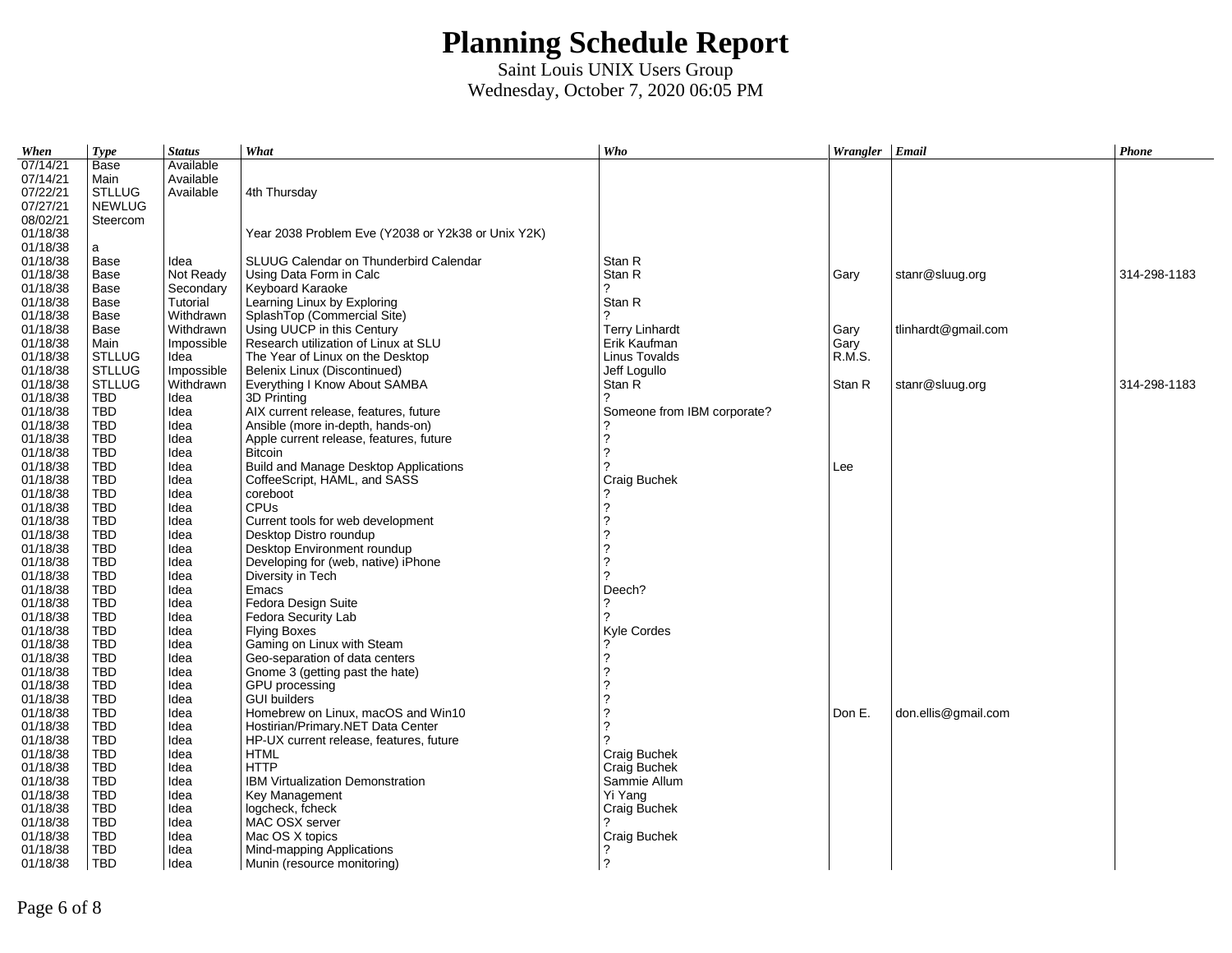| When     | <b>Type</b>              | <b>Status</b>      | What                                                     | Who                              | Wrangler Email | Phone        |
|----------|--------------------------|--------------------|----------------------------------------------------------|----------------------------------|----------------|--------------|
| 01/18/38 | <b>TBD</b>               | Idea               | <b>MySQL</b>                                             | Jeff Logullo                     |                |              |
| 01/18/38 | TBD                      | Idea               | <b>NoSQL</b>                                             | 2                                |                |              |
| 01/18/38 | <b>TBD</b>               | Idea               | Nuclear Belly Button Battery                             | 2                                |                |              |
| 01/18/38 | TBD                      | Idea               | OpenBSD for Linux Users                                  | Ken Johnson                      |                |              |
| 01/18/38 | <b>TBD</b>               | Idea               | OpenID/OAuth                                             | ?                                |                |              |
| 01/18/38 | TBD                      | Idea               | pfSense (firewall/router)                                | $\tilde{?}$                      |                |              |
| 01/18/38 | TBD                      | Idea               | PHP hello world talk with the PHP group                  | $\overline{\phantom{a}}$         |                |              |
| 01/18/38 | <b>TBD</b>               | Idea               | PHP or generic programming language                      | っ                                |                |              |
| 01/18/38 | TBD                      | Idea               | Project Indiana                                          | Jeff Logullo                     |                |              |
| 01/18/38 | TBD                      | Idea               | Recent NSA and Security Updates                          |                                  |                |              |
| 01/18/38 | TBD                      | Idea               | Recovering from disaster                                 | っ                                |                |              |
| 01/18/38 | TBD                      | Idea               | Red Hat Cloud Topics                                     | Joe "Zonker" Brockmeier          |                |              |
| 01/18/38 | <b>TBD</b>               | Idea               | Red Hat Community Topics                                 | Joe "Zonker" Brockmeier          |                |              |
| 01/18/38 | TBD                      | Idea               | Red Hat Enterprise Linux (RHEL) or Fedora                | Tried Clark Smith at Red Hat     |                |              |
| 01/18/38 | <b>TBD</b>               | Idea               | Red Hat Topics                                           | Joe "Zonker" Brockmeier          |                |              |
| 01/18/38 | TBD                      | Idea               | R statistics package                                     | 2                                |                |              |
| 01/18/38 | TBD                      | Idea               | Ruby on Rails                                            | Craig Buchek                     |                |              |
| 01/18/38 | TBD                      | Idea               | SASL                                                     | 2                                |                |              |
| 01/18/38 | TBD                      | Idea               | Scribus                                                  | Stan R                           |                |              |
| 01/18/38 | <b>TBD</b>               | Idea               | Security Issues                                          | Yi Yang                          |                |              |
| 01/18/38 | TBD                      | Idea               | Setting up an Email server                               | ?                                |                |              |
| 01/18/38 | TBD                      | Idea               | Solaris or OpenSolaris current release, features, future | 2                                |                |              |
| 01/18/38 | TBD                      | Idea               | SuSE or OpenSUSE recent releases                         | Gary Hollingsworth?              |                |              |
| 01/18/38 | TBD                      | Idea               | Technical Books That Had an Impact                       | Ken Johnson                      |                |              |
| 01/18/38 | <b>TBD</b>               | Idea               | <b>Test-Driven Development</b>                           | <b>Brian Button</b>              |                |              |
| 01/18/38 | TBD                      | Idea               | <b>Test-Driven Development</b>                           | Craig Buchek                     |                |              |
| 01/18/38 | TBD                      | Idea               | The Swiss Army Knife of ffmpeg                           | Kyle Cordes                      |                |              |
| 01/18/38 | TBD                      | Idea               | <b>USB</b>                                               | っ                                |                |              |
| 01/18/38 | <b>TBD</b>               | Idea               | Use vericrypt                                            | stanr MAIN 2019-06-12            |                |              |
| 01/18/38 | <b>TBD</b>               | Idea               | VMware                                                   | Matt Skipton                     | C. Fitch       |              |
| 01/18/38 | TBD                      | Idea               | VPN ~ Virtual NeworkComputing                            | 2                                |                |              |
| 01/18/38 | TBD                      | Idea               | Web Browsers                                             | Craig Buchek                     |                |              |
| 01/18/38 | TBD                      | Idea               | <b>Web Servers</b>                                       | Craig Buchek                     |                |              |
| 01/18/38 | <b>TBD</b>               | Idea               | Wehrenberg Theaters Digital Projectors                   | 2                                | Gary           |              |
| 01/18/38 | TBD                      | Idea               | wget and curl                                            | Craig Buchek                     |                |              |
| 01/18/38 | <b>TBD</b>               | Idea               | WireGuard                                                |                                  |                |              |
| 01/18/38 | TBD                      | Idea               | <b>ZFS</b>                                               | Jeff Logullo                     |                |              |
| 01/18/38 | TBD                      | Idea               | ZFS Versioning Filenames (snapshots?)                    | Jeff Logullo                     |                |              |
| 01/18/38 | <b>TBD</b>               | <b>POC</b>         | This is our Kansas City contact with Red Hat             | Adam R. Motlik                   | Gary           | 314-266-8048 |
| 01/18/38 | <b>TBD</b>               | Speaker            | Android                                                  | Mark Volkmann                    |                |              |
| 01/18/38 | <b>TBD</b>               | Speaker            | Developing for Mobile Platforms                          | Mark Volkmann                    |                |              |
| 01/18/38 | <b>TBD</b>               | Speaker            | <b>GIMP</b>                                              | <b>Scott Nesler</b>              |                |              |
| 01/18/38 | TBD                      | Speaker            | IBM AIX ver 7.2 TL4 released Nov 2019                    | Sanjiv Bhatia, UMSL              | Lee            |              |
| 01/18/38 | <b>TBD</b>               | Speaker            | Mailman                                                  | Jeff Muse                        |                |              |
|          |                          |                    |                                                          |                                  |                |              |
| 01/18/38 | TBD                      | Speaker            | Natural Language Processing                              | Kevin Scannell, SLU              |                |              |
| 01/18/38 | <b>TBD</b>               | Speaker            | Open Grid Computing                                      | Sanjiv Bhatia, UMSL<br>Jeff Muse | Lee            |              |
| 01/18/38 | <b>TBD</b>               | Speaker            | <b>Oracle Solaris</b>                                    |                                  |                |              |
| 01/18/38 | <b>TBD</b>               | Speaker            | Perl<br>PGP and GPG                                      | Steven Lembark                   | Gary           |              |
| 01/18/38 | <b>TBD</b><br><b>TBD</b> | Speaker            |                                                          | <b>Scott Nesler</b>              |                |              |
| 01/18/38 | <b>TBD</b>               | Speaker<br>Speaker | Round-table on Joe User (moderator)                      | Mike Wilkerson<br>Phil Cryer     |                |              |
| 01/18/38 | <b>TBD</b>               |                    | <b>Security Topics</b><br><b>TBD</b>                     | David Klein                      |                |              |
| 01/18/38 |                          | Speaker            |                                                          |                                  |                |              |